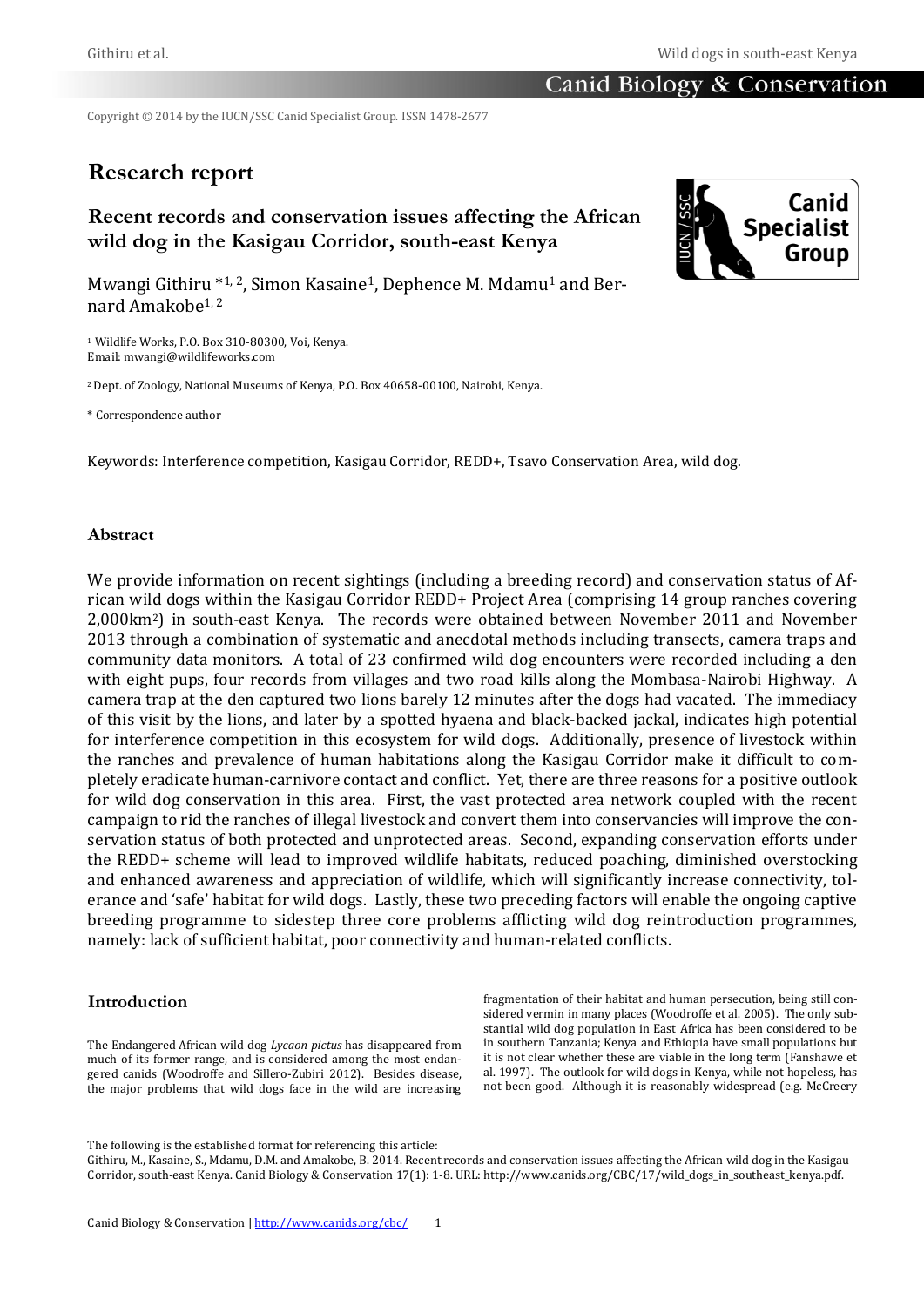and Robbins 2004, Githiru et al. 2008), there are no strongholds with high population density, and many sightings come from outside protected areas (Fanshawe et al. 1997). Until the 1980s wild dogs were considered reasonably common in the sprawling Tsavo Conservation Area (TCA) before drastically declining in the early 1990s: a researcher carrying out aerial surveys for ungulates in Tsavo East and West, and adjacent lands including Mkomazi Game Reserve in Tanzania, saw no wild dogs during a two year period in 1993-5 (Fanshawe et al. 1997).

Under severe population subdivision and diminished connectivity, population reintroduction, re‐establishment or reinforcement may be important tools for preventing population extinction when factors causing the initial population declines are (at least partially) controlled (IUCN 1998, Sutherland 1998). Reintroduction of animals raised in captivity has played an important role in the conservation and recovery of certain species (e.g. Spalton et al. 1999, Osborne 2005, Biebach and Keller 2009). Reintroduction of wild dogs is technically possible provided some of the animals released are wild-caught, and that the newly-established population receives adequate protection, especially from persecution and disease (Ginsberg and Woodroffe 1997, Gusset et al. 2008). But it is fraught with difficulty. For instance, when six wild dogs were released into Tsavo West National Park from the Mt. Kenya region in 1997, four were re-sighted after two months, but eventually all animals were killed (Kock et al. 1999). Consequently, it has been postulated that reintroduction has potentially limited value for wild dog conservation since suitable release sites are in short supply; few reserves are sufficiently large and wellprotected to sustain viable wild dog populations. While this could be overcome in parts of East Africa where sizeable protected areas exist, another potential hurdle for this region is that there are few wild dogs of eastern origin held in captivity.

In an attempt to address this, the George Adamson Wildlife Preservation Trust (GAWPT) launched East Africa's first captive breeding and translocation programme for the African wild dog in 1995. Since then, multiple releases have taken place around their Mkomazi Game Reserve base in Tanzania, extending to the southern portions of Tsavo West National Park in Kenya. Most recently, a pack of ten wild dogs was released at the Tsavo West/Mkomazi border in February 2013, following which nine were located by telemetry (one dog was collared per released pack) over the first month of release in Mkomazi Game Reserve before they entered Tsavo West National Park [\(http://www.georgeadamson.org/allnews/article.1302\)](http://www.georgeadamson.org/allnews/article.1302). Additionally, a pack of 20 wild dogs (one wearing a collar) was seen in Tsavo West National Park in April 2013 (http://www.georgeadamson.org/allnews /article.1252). Thus, though releases have had mixed success, these re-sightings do point to survival potential for the released packs.

Yet, conducting surveys and conservation of a species that is not only naturally at low densities but also has vast home ranges is not easy. Surveys typically yield significant uncertainty surrounding population estimates, further complicated by the species' tendency to population fluctuations (Rasmussen 1997). Given this, any spatially explicit information of sightings would provide valuable contribution to knowledge regarding current status of this species. This paper provides recent information on the presence and distribution of African wild dogs in south-east Kenya inside private and group ranches that form the corridor of land between Tsavo East and West National Parks. Besides also highlighting a confirmed breeding record, we explore some conservation issues in this area given ongoing conservation activities based on Reduced Emissions from Deforestation and Degradation (REDD+) projects run by Wildlife Works.

# **Methods**

### *Study area and REDD+*

The wider Tsavo ecosystem consists of a vast area encompassing the Tsavo Conservation Area (TCA) which includes the Tsavo East, Tsavo West and Chyulu National Parks (KWS 2008), plus a suite of community-owned Group Ranches. Covering over 21,000km2, the TCA is the largest protected area complex in Kenya. It is contiguous with South Kitui National Reserve to the north, and Mkomazi Game Reserve in Tanzania to the south, bringing the total continuous Protected Area complex to around 26,000km<sup>2</sup> (KWS 2008). This complex forms vital habitat for migratory and wide-ranging species, especially the African elephant *Loxodonta africana* and big carnivores.

This paper mainly restricts itself to the Kasigau Corridor REDD+ Project Area, which includes 14 Group Ranches – formally designated as Cattle Ranches – covering an area of about 2,000 km<sup>2</sup> (Figure 1). These group ranches are part of that land that forms a corridor (the Kasigau Wildlife Corridor) between the Tsavo East and Tsavo West National Parks. They are located to the southeast of the Taita Hills, an area of high conservation value and the northern most extent of the Eastern Arc Mountain range (Burgess et al. 2007). The 14 ranches are currently being conserved under a REDD+ scheme that aims to provide financial incentives through tapping into the carbon market to help protect forests. REDD+ is a climate change mitigation strategy introduced by the United Nations to help stop destruction of the world's tropical forests by providing sustainable alternatives to rural communities (Ebeling and Yasué 2008, Angelsen et al. 2009). Wildlife Works has pioneered practical REDD+ solutions that are acceptable to both the rural communities and to the marketplace [\(http:/](http://www.wildlifeworks.com/saveforests/forests_kasigau.php) [/www.wildlifeworks.com/saveforests/forests\\_kasigau.php\)](http://www.wildlifeworks.com/saveforests/forests_kasigau.php).

The climate in the Kasigau Corridor REDD+ Project Area is semi-arid, with average annual rainfall in the 300-450mm range. There are no permanent water sources. Though irregular and prone to fail, rains typically occur seasonally twice a year, in November and April, known as the *grass rains* and the *long rains* respectively. The vegetation has been stratified into three main regimes:

- Montane Forest: On the hill slopes, there exist fragments of montane forest, similar in vegetation composition to the cloud forest fragments of the Taita Hills (Wilder et al. 2000).
- Dryland Forest: The majority of the REDD+ Project Area (almost 90%) is comprised of *Acacia*-*Commiphora* Dryland Forest, where the dominant species include: *Acacia tortilis*, *A. nilotica*, *A. bussei*, *Commiphora africana*, *C. campestris*, and *C. confusa*. Few emergent hardwoods include *Terminalia spinosa*, *Melia volkensii*, and *Boscia coriacea.*
- Savannah Grassland: At the lowest elevations of the Project Area (8%), the Dryland Forest transitions to patches of grassland and open shrubs with the occasional *Acacia zanzibarica*.

### *Wildlife in the study area*

Except Rukinga Ranch which was converted into a Wildlife Sanctuary in the late 1990s following its acquisition by Wildlife Works, all group ranches in Kasigau Corridor REDD+ Project scheme and surrounding ranches have livestock (mainly cattle, shoats and camels) at different stocking intensities. The wild herbivore biomass is dominated by African elephant, Cape buffalo *Syncerus caffer* and giraffe *Giraffa camelopardalis*, while densities are highest for Kirk's dik dik *Madoqua kirkii* and lesser kudu *Tragelaphus imberbis* (M. Githiru, unpublished report). The rest of the herbivore community is composed of other potential prey species for wild dogs (Creel and Creel 1995) such as Grant's gazelle *Gazella granti*, gerenuk *Litocranius walleri*, warthog *Phacochoerus aethiopicus*, impala *Aepyceros melampus*, common duiker *Sylvicapra grimmia*, as well as species less commonly taken such as zebra – both the common zebra *Equus quagga* and Endangered Grevy's zebra *Equus grevyi*, eland *Taurotragus oryx,* kongoni *Alcelaphus buselaphus* and oryx *Oryx beisa*. Common carnivores that are likely to directly compete with wild dogs include lion *Panthera leo*, leopard *P. pardus*, cheetah *Acinonyx jubatus* and spotted hyena *Crocuta crocuta*; other medium-sized ones include black-backed jackal *Canis mesomelas*, caracal *Felis caracal* and serval cat *Felis serval.* Like most rangelands in Kenya, the Tsavo ecosystem, including the REDD+ Project Area, has experienced severe contractions in the size and distribu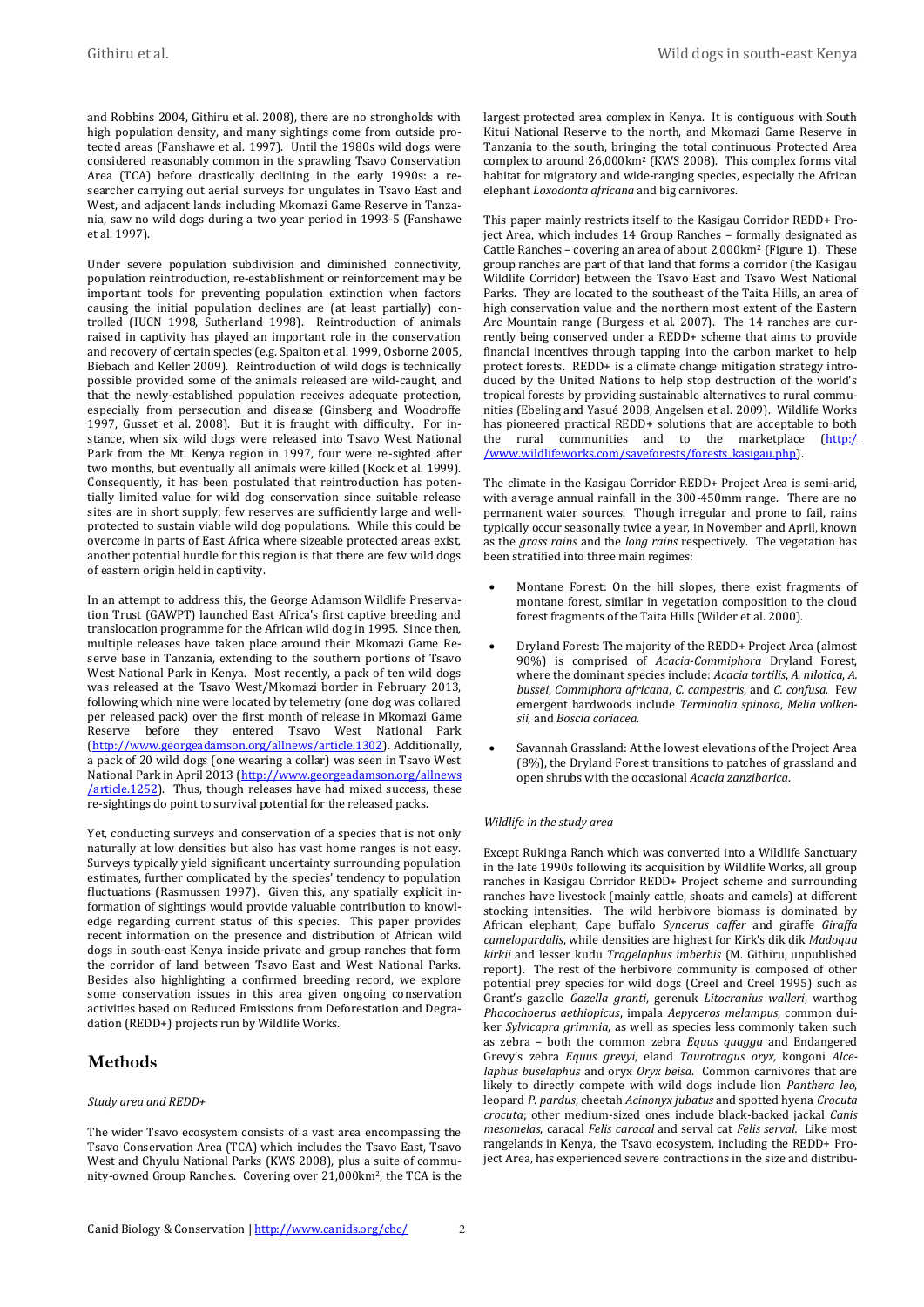tion of wildlife, mainly attributed to increased human and livestock populations and changes in land use (Andanje 2002, WRI 2007).

## *Breeding in wild dogs*

In most wild dog packs, a dominant (alpha) female is the mother of all the pups which are sired by an alpha male, although two or three females may breed on some occasions (Fuller et al. 1992, Kingdon 1997). A breeding female gives birth about once a year, with litters averaging about 8-10 pups, though as many as 23 have been recorded (Fuller et al. 1992). Despite the large litters, survival is typically low. Besides predation from interspecific competitors, other sources of mortality include disease, starvation and flooded dens. Being a cooperative breeder, all pack members are involved in caring for the pups. Indeed an Allee effect has been invoked when pack size falls below a critical threshold, and adult helpers are unable to bring back sufficient food for the lactating mother or pups (Courchamp and Macdonald 2001). When pups are about 3-4 weeks old, they appear above ground with black and white hair, and small ears that soon develop to their distinctive oversized proportions. Yellow markings begin to appear at 6-7 weeks. Pups are moved to different dens during the season and are weaned at around 10-12 weeks, by which time they can follow the adults (Kingdon 1997).

### *Data collection*

The wild dog records reported in this article were collected through systematic and anecdotal methods. Systematic methods included quarterly road and aerial transect counts of large mammals, daily ranger patrols across the entire Kasigau Corridor REDD+ Project Area, randomly placed camera traps within Rukinga Wildlife Sanctuary, and designated Community Data Monitors who inform the REDD+ Project of all incidences of human-wildlife conflict that happen in and around their villages. Anecdotal records were obtained during opportunistic game drives across the entire Kasigau Corridor, from artisanal miners within these group ranches, and from motorbike operators serving the miners and livestock herders in the general area. We did not include data from the TCA (Tsavo East, West and Chyulu NPs) in this article.

## **Results**

### *Distribution and description of sightings*

There were a total of 23 separate confirmed wild dog encounters across the Kasigau Corridor REDD+ Project Area and immediate environs during the two-year period from November 2011 - November 2013 (Table 1, Figure 1). Though Rukinga Wildlife Sanctuary dominates with eight records, the probability of sighting was also highest here from greater visitor numbers, besides being the only ranch where camera trap surveys were undertaken during this period. The pair of wild dogs captured by our camera trap (Figure 2) appeared to be stalking a lesser kudu which was captured in full flight in the immediate preceding frame before the dogs appeared. Other sightings were made from other ranches including Taita, Bura and Taita Hills Sanctuary, the latter two which are not part of the current REDD+ Project Area (Figure 1). The rest of the records were from the villages and ranches surrounding the REDD+ Project Area reported by the community biodiversity monitors, miners or motorbike operators. Lastly, two records (not shown in Figure 1) were road kills along the Mombasa-Nairobi Highway adjacent to the Kasigau Corridor about 50 and 60km north of Voi town.

## *Den observation*

On 30 June 2013, Wildlife Works rangers spotted two adult wild dogs with a pup near their base station at the northern tip of Rukinga Wildlife Sanctuary (sighting *S14*, Figure 2). Though their tracks were often seen, the dogs were not re-sighted for several weeks until the rangers came across what they thought was a den on 18 July 2013; a blackbacked jackal carcass was seen nearby. A camera trap was placed at a strategic position near the point and it turned out to be an active den with eight pups (sighting *S15*, Figure 3). Over a six-day period, the camera trap captured a series of day and night pictures of the eight pups and several adults, including a regurgitation session at dawn (Figure 3). However, two days after the camera trap was set, the dogs shifted again and disappeared from the general area. Interestingly, just 12 minutes after they had vacated the den, two lions were captured by the camera trap near the den entrance. The lions stayed for a short while and returned a few hours later at dusk appearing to watch the den curiously. Over the course of four days after the dogs had vacated, an elephant, a black-backed jackal and a spotted hyaena were also captured around the den.

## **Discussion**

#### *Distribution and status*

The wild dogs encountered in this area varied from a single individual to a pack of 17 individuals. It is not possible to ascertain whether all dogs in a given pack were sighted at each encounter, although for some sightings such as the single adult seen from the air, some effort was made to circle the area looking for more individuals in vain. As such, based on the sighting locations, dates and pack sizes, it is difficult to designate these sightings into distinct packs with any confidence. On the one hand, there could be two distinct packs, one on the northern side of the project area and extending into Tsavo East (as attested by the two road-kills), and another on the southern end stretching into Tsavo West and Mkomazi Game Reserve (Figure 1). On the other hand, given documented annual pack range sizes of 150- 3,800km<sup>2</sup> (Fuller et al. 1992), it is also possible that these sightings represented a single pack roaming the entire REDD+ Project Area of 2,000km<sup>2</sup> and beyond. Only more regular sightings, ideally of complete packs and perhaps with some individual identification, will enable us tease this out with more certainty. We also acknowledge that the picture we present here is almost certainly incomplete. We believe that numerous wild dog sightings along the Kasigau Corridor go unreported. A collaborative effort is necessary to develop a simple reporting mechanism involving the major players across the Kasigau Corridor including wildlife agencies, ranch owners, artisanal miners, and livestock herders, in addition to having community scouts at key points along the inhabited areas.

Given that wild dogs perhaps attain the highest densities in thicker bush (Woodroffe and Sillero-Zubiri 2012), the area that they can potentially occupy in the Tsavo ecosystem dominated by dryland *Acacia-Commiphora* woodland is vast. It encompasses both protected areas (Tsavo East, Tsavo West and Chyulu National Parks, Mkomazi Game Reserve) and the Kasigau Corridor ranches which are not under formal protection, but can now be protected under the REDD+ scheme. Yet, actual availability of this area for wild dogs, and hence occupancy, might be hampered by interspecific competition from the larger carnivores like lions and hyaenas (e.g. Carbone et al. 1997, Mills and Gorman 1997), plus the presence of livestock within the ranches and in human habitations, with the attendant conflicts and risks e.g. from contact with domestic dogs or accidental snaring. However, the recent move by the Kenyan Government and Kenya Wildlife Service to expel illegal livestock and herders from group ranches [\(http://](http://allafrica.com/stories/201308192280.html) [allafrica.com/stories/201308192280.html\)](http://allafrica.com/stories/201308192280.html), coupled with the drive to convert the ranches into conservancies bodes well for wild dog persistence in this area. Moreover, the proximity of the Tsavo ecosystem to the Arawale-Boni system (which is about 150km to the northeast of Tsavo East National Park) where wild dogs have been recently reported (Githiru et al. 2008), could imply that there might be occasional exchange of individuals between the two ecosystems given dispersal distances of >200km have been documented through non-optimal habitat (Davies-Mostert 2012).

#### *Breeding and interspecific competition*

From the camera trap images, the pups' ears were in the process of developing to their distinctive oversized proportions and yellow markings were becoming apparent (Figure 4). Hence, we estimate that they were 6-7 weeks old.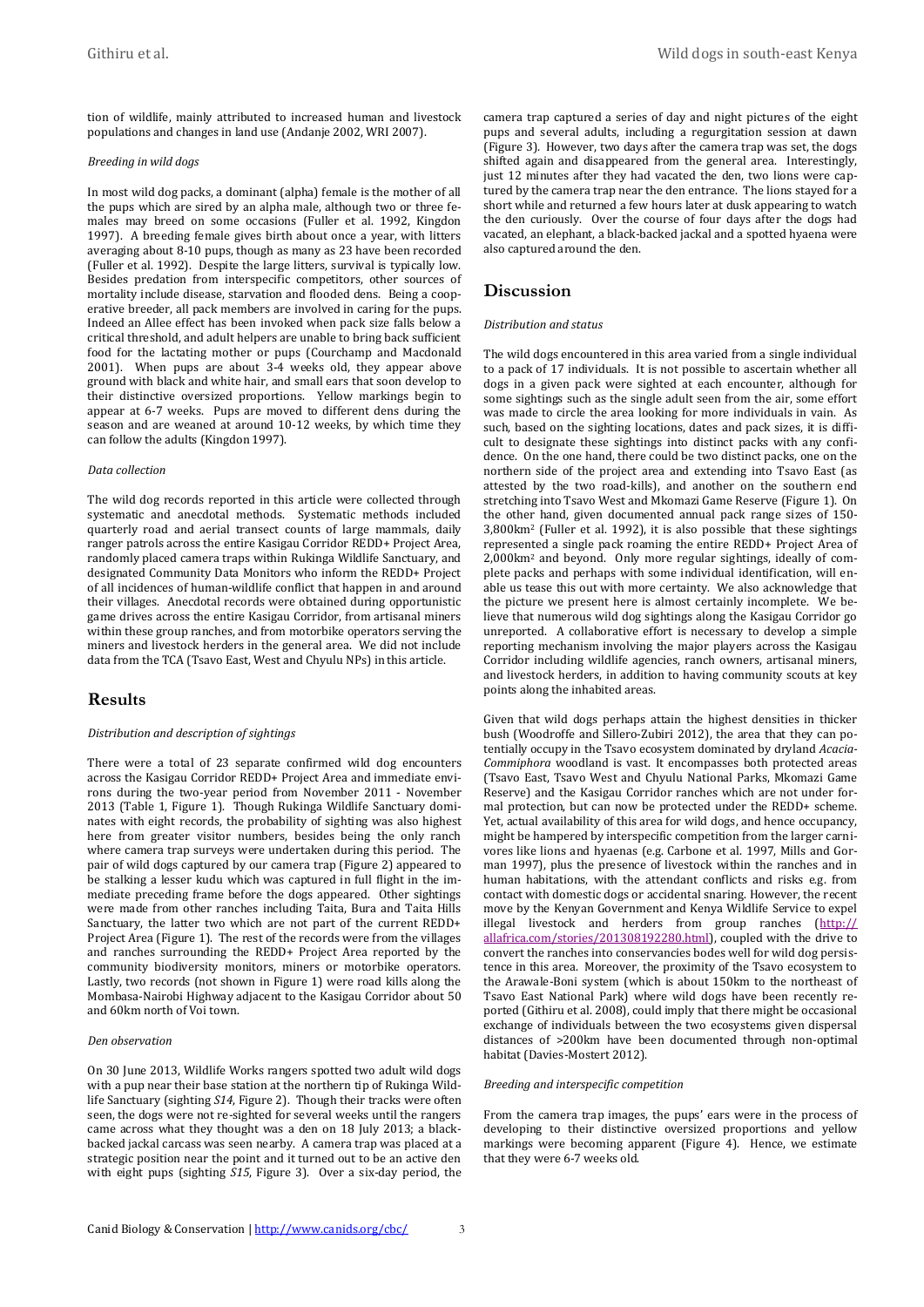| Code             | Record          | Site                           | Date         | Latitude   | Longitude | Pack size      | Detection          | Description             |
|------------------|-----------------|--------------------------------|--------------|------------|-----------|----------------|--------------------|-------------------------|
| S01              | Sighting        | Rukinga Wildlife Sanctuary     | 05-Nov-11    | -3.63709   | 38.76124  | 12             | Game drive         | All adults              |
| S02              | Sighting        | Taita Ranch                    | 01-Dec-11    | $-3.85104$ | 38.88890  | $\overline{c}$ | Carbon             | All adults              |
|                  |                 |                                |              |            |           |                | sampling           | (near dam)              |
| S03              | Sighting        | Rukinga Wildlife Sanctuary     | 09-Jan-12    | $-3.83244$ | 38.75009  | 17             | Ranger             | All adults              |
|                  |                 |                                |              |            |           |                | patrol             |                         |
| S04              | Sighting        | Kasigau Ranch                  | 07-Feb-12    | $-3.85754$ | 38.56336  | $\overline{4}$ | Ranger             | All adults              |
|                  |                 |                                |              |            |           |                | patrol             |                         |
| <b>S05</b>       | Sighting        | Rukinga Wildlife Sanctuary     | 04-Jun-12    | $-3.85235$ | 38.78665  | 15             | Ranger             | All adults              |
|                  |                 |                                |              |            |           |                | patrol             |                         |
| S <sub>06</sub>  | Sighting        | Rukinga Wildlife Sanctuary     | 03-Jul-12    | $-3.74083$ | 38.73341  | 2              | Camera trap        | Adults chasing          |
|                  |                 |                                |              |            |           |                |                    | lesser kudu             |
| S07              | Sighting        | Rukinga Wildlife Sanctuary     | 11-0ct-12    | $-3.81122$ | 38.80646  | 2              | Ranger             | All adults              |
| S08              | Road-kill       | Near Tsavo River Bridge        | 15-Oct-12    | $-3.01948$ | 38.47317  | $\mathbf{1}$   | patrol<br>Wildlife | Road-kill:              |
|                  |                 |                                |              |            |           |                | works staff        | Adult male              |
| S09              | Road-kill       | Near Tsavo River Bridge        | 01-Mar-13    | $-2.93123$ | 38.41131  | $\mathbf{1}$   | Wildlife           | Road-kill: Juvenile     |
|                  |                 |                                |              |            |           |                | works staff        |                         |
| <b>S10</b>       | Sighting        | Jora Village                   | 02-Mar-13    | $-3.82859$ | 38.62778  | 3              | Community          | All adults              |
|                  |                 |                                |              |            |           |                | monitor            |                         |
| S11              | Sighting        | Ngambenyi Village              | 06-Mar-13    | $-3.85705$ | 38.62479  | 3              | Community          | All adults              |
|                  |                 |                                |              |            |           |                | monitor            |                         |
| S12              | Sighting        | Rukinga Wildlife Sanctuary     | 31-May-13    | $-3.61986$ | 38.76242  | 2              | Game drive         | All adults              |
| S13              | Sighting        | Kuranze area                   | 05-Jun-13    | -3.93503   | 38.69196  | 2              | Miner              | 1 female adult,         |
|                  |                 |                                |              |            |           |                |                    | 1 pup                   |
| S14              | Sighting        | Rukinga Wildlife Sanctuary     | 30-Jun-13    | $-3.60715$ | 38.78987  | 3              | Ranger             | 2 adults, 1 pup         |
|                  |                 |                                |              |            |           |                | patrol             |                         |
| <b>S15</b>       | <b>Breeding</b> | Rukinga Wildlife Sanctuary     | 20-Jul-13    | -3.59893   | 38.79377  | 9              | Camera trap        | Den:                    |
|                  |                 |                                |              |            |           |                |                    | 8 pups, mother          |
| S16              | Sighting        | Bura Ranch                     | 12-Aug-13    | -3.93394   | 38.66129  | $\mathbf{1}$   | Aerial             | Adult                   |
|                  |                 |                                |              |            |           |                | transect           |                         |
| S17              | Sighting        | Taita Ranch                    | 16-Sep-13    | $-3.75321$ | 39.01709  | 5              | Game drive         | All adults              |
|                  |                 |                                |              |            |           |                |                    |                         |
| <b>S18</b>       | Sighting        | Bura Ranch                     | 05-Oct-13    | $-3.93502$ | 38.65082  | $\mathbf{1}$   | Miner              | Adult                   |
| S19              | Sighting        | Kasigau Ranch                  | 15-Oct-13    | $-3.88794$ | 38.58689  | 4              | Motorbike          | All adults              |
|                  |                 |                                |              |            |           |                | operator           | (near water pan)        |
| S20              | Sighting        | Taita Hills Wildlife Sanctuary | 19-0ct-13    | $-3.55819$ | 38.23302  | 12             | Game drive         | All adults              |
| S21              | Sighting        | Kuranze area                   | 06-Nov-13    | -4.00879   | 38.64287  | 15             | Miner              | All adults              |
| S22              | Sighting        | Kasigau Ranch                  | 10-Nov-13    | -3.88794   | 38.58689  | Several        | Motorbike          | Fresh tracks            |
|                  |                 |                                |              |            |           |                |                    | (near water pan)        |
| S <sub>2</sub> 3 | Sighting        | Kasigau Ranch                  | 10-Nov-13    | $-3.87407$ | 38.59289  | 12             | Motorbike          | All adults              |
|                  |                 |                                |              |            |           |                | operator           |                         |
| <b>GAWPT</b>     | <b>Breeding</b> | Mkomazi Game Reserve           | $01$ -Jan-95 | $-4.08588$ | 38.08185  |                |                    | <b>Captive Breeding</b> |
|                  |                 |                                |              |            |           |                |                    | Programme               |

Table 1. Confirmed wild dog sightings across the Kasigau Corridor REDD+ Project Area, south-east Kenya, between November 2011 and November 2013; GPS readings are given as latitude-longitude decimal degrees.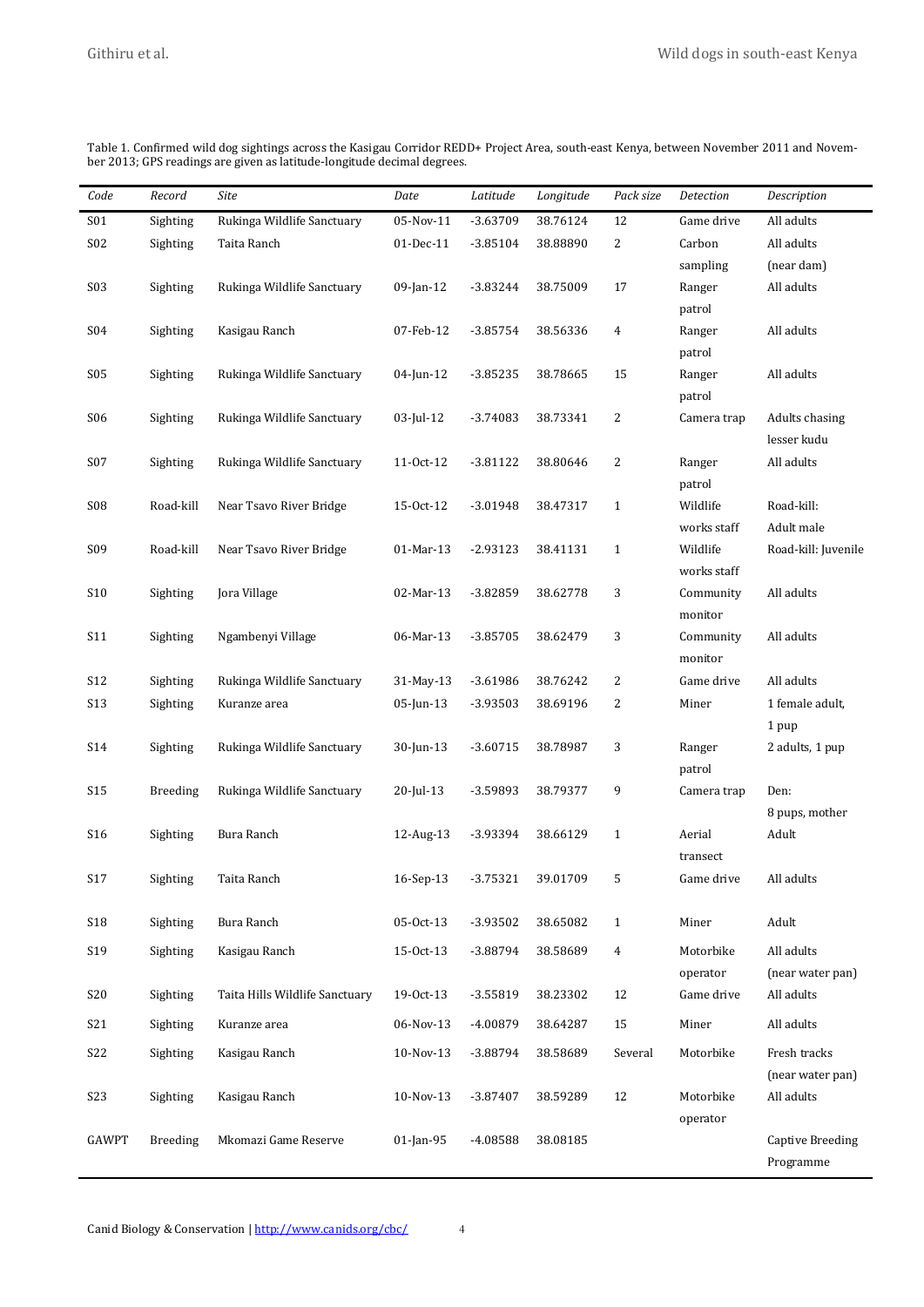

Figure 1. Locations where wild dogs were sighted across the Kasigau Corridor REDD+ Project Area, south-east Kenya, between November 2011 and November 2013. The labels for the wild dog records correspond to the column '*Code'* in Table 1. Inset is a map of Kenya showing the location of the Kasigau Corridor REDD+ Project Area.



Figure 2. Camera trap image of two wild dogs within the Rukinga Wildlife Sanctuary, south-east Kenya – Sighting *S06* on Table 1.

This could suggest that during the den shift on 30 June 2013 when the dogs were first spotted, they could have been about 3-4 weeks old, most likely the first shift from their natal den. The pack thus used this particular den for about three weeks in total. Tellingly, two lions appeared at the den immediately after the dogs had vacated. The immediacy of the visits to the den by the lions and later spotted hyaena, as well as the black-backed jackal carcass, highlights the high potential for interference competition in this ecosystem for wild dogs (e.g. Palomares and Caro 1999, Creel and Creel 2002, Webster et al. 2011). This could also explain the reason for little activity around the den by the adult dogs. During the two days we made camera trap observations, only once were two adults captured in the same frame. There were long stretches of time, sometimes up to seven hours, when the camera did not record any activity around the den. The den was most active during feeding (regurgitation) times and immediately after when the pups wandered around the den in the presence of an adult. Alongside cheetahs, wild dogs are considered subordinate to top predators, mainly lions and spotted hyaenas (Hayward and Slotow 2009). Competition avoidance has been shown to be the primary cause of the temporal partitioning in activity between subordinate and top predators (Saleni et al. 2007), with wild dogs being shown to consistently move directly away from lion roars in experiments, suggesting that lions do represent an immediate high-level threat (Webster et al. 2011). Indeed, several studies in similar habitat to our study area have demonstrated that interspecific competition with larger sympatric carnivores limits wild dog density. In the Selous Game Reserve (Tanzania) for instance, interference competition from hyaenas at wild dog kills was common and reduced wild dogs' feeding time, while wild dogs were commonly killed by lions and occasionally by hyaenas (Creel and Creel 1996).

### *Conservation issues and outlook: REDD+ project*

The African Wild Dog has been described as mysterious, elusive, and enigmatic - the restless corsairs of the African plains [\(http://](http://www.georgeadamson.org/dogs) [www.georgeadamson.org/dogs\)](http://www.georgeadamson.org/dogs). Their ranging behaviour and hunt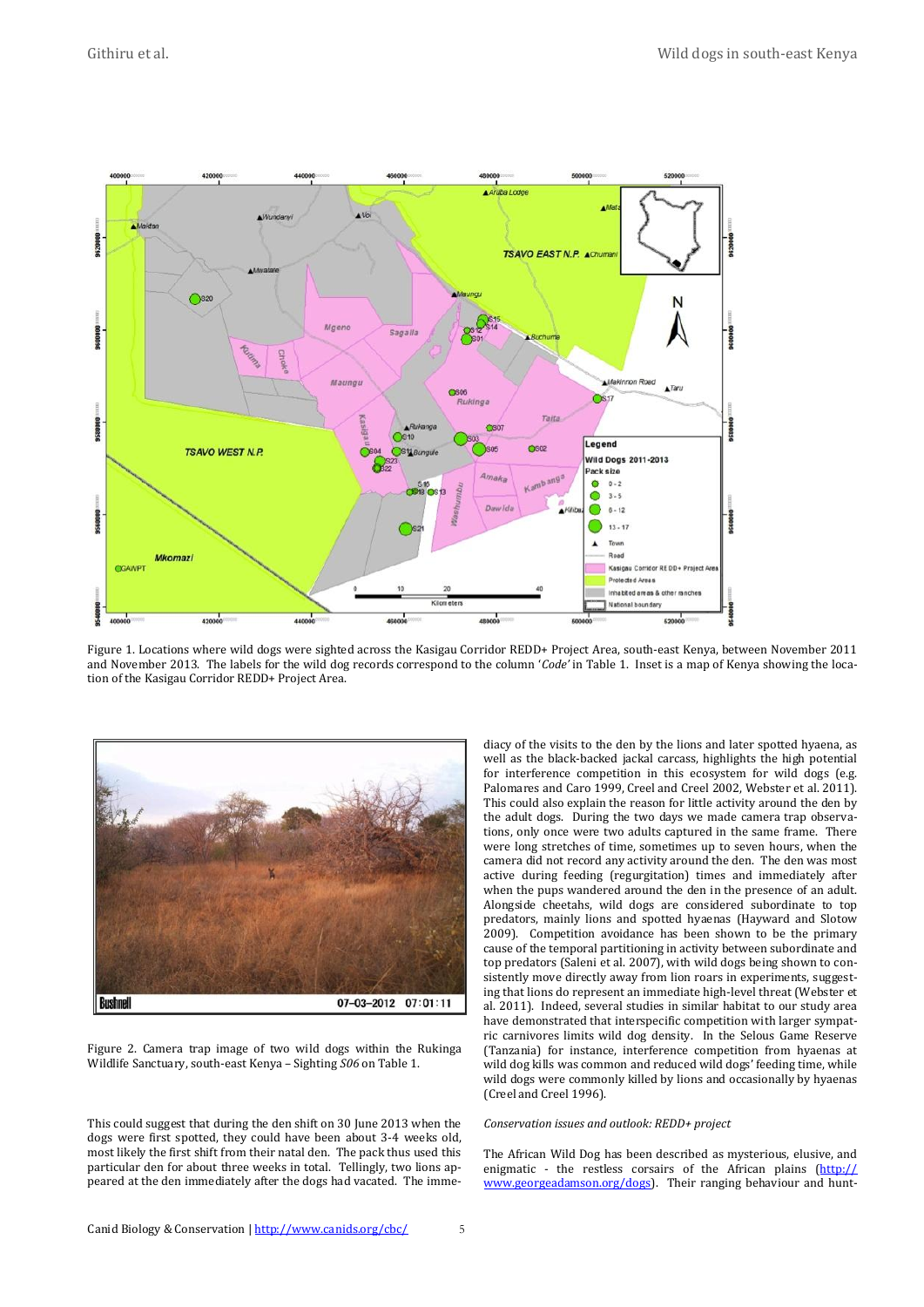ing methods gives them the unfortunate vermin badge, rendering them targets for elimination by farmers, hunters and pastoralists. Their management hinges on six key limiting factors: prey availability, vast ranges, persecution, cooperative hunting and breeding, interference competition and diseases. With the livestock within ranches and human habitations along the Kasigau Corridor, it is practically impossible to completely eradicate human-carnivore contact and the resultant conflict.



Figure 3. Camera trap image of an adult wild dog regurgitating to pups at dawn within the Rukinga Wildlife Sanctuary, south-east Kenya – sighting *S15* on Table 1. The actual den is highlighted in yellow. (NB: the date ribbon was left out because this camera mal-functioned soon after it was placed by the den, and reset its dates back to factory settings.)



Figure 4. Camera trap image of eight wild dog pups at their den within the Rukinga Wildlife Sanctuary, south-east Kenya – sighting *S15* on Table 1.

The recent efforts to erect electric fences at various points around Tsavo East and West National Parks to keep elephants out of farmlands are unlikely to stop wide-ranging species like wild dogs from coming into contact with humans and livestock. Despite this, we believe there are three reasons for an optimistic outlook for the wild dogs in the Tsavo ecosystem: The TCA protected area network, REDD+ conservation projects, and captive breeding programme. First, the protected area network covering a total of about 26,000km<sup>2</sup> of nearideal wild dog habitat can sustain several packs, even considering competition from other carnivores. Prey availability should not be a major limiting factor given the abundance of medium-sized antelopes which are the preferred prey (e.g. kudu, impala, warthog, Grant's gazelle, kongoni) and several small-sized ones like duikers and dik diks. The recent campaign to rid the ranches of illegal livestock and herders and convert some of these ranches into conservancies will improve the conservation status of both protected and unprotected areas across this ecosystem, besides reducing persecution from wild dogs taking livestock. Secondly, the problem of poor connectivity across this protected area network is being resolved by conservation efforts under REDD+. These projects bring about improved wildlife habitats and reduced poaching for bushmeat (thus enhancing prey availability), besides reducing the need for overstocking that was previously prevalent in these group ranches as the sole source of revenue. This further reduces wild dog contact with humans, shoats and domestic dogs, the latter which reduces chances of disease transmission. The presence of the wild dog den in Rukinga Wildlife Sanctuary could be an effect of this, because livestock have been excluded from this specific ranch for more than ten years. Moreover, the awareness and education programmes under REDD+ on the importance of biodiversity, especially for the ecotourism that is compatible with REDD+ initiatives, could enhance tolerance to wild dogs, further reducing persecution (e.g. Lindsey et al. 2005). The REDD+ programme is being expanded to include additional ranches within the Kasigau Corridor plus ranches between Chyulu and Amboseli National Parks to the northwest, which will significantly increase connectivity and 'safe' habitat for wild dogs. Lastly, the protected area network and the REDD+ initiatives combine to make the ongoing captive breeding programme a viable endeavour, because the released packs will have the vast protected area network to roam and new safer areas to use as extra habitat or as corridors, thereby averting the usual glitches of wild dog reintroduction programmes (Gusset et al. 2008). Though it is possible that this wild dog population could suffer the problems associated with small population sizes (Ginsberg et al. 1995) including Allee effects which could engender pack collapses (Courchamp and Macdonald 2001), the released individuals may help in averting this.

More basic data around proper pack identification and understanding their movement patterns could further augment our findings and improve conservation and management of wild dogs in this study area. Finally, it is also important to determine the actual impact of wild dogs on livestock in the area, and the effectiveness of current techniques to reduce this impact, given that some human-wild dog contact remains inevitable. Such information will help determine the combination of husbandry practices, local legislation, compensation and education needed to allow wild dogs and people to coexist (e.g. Woodroffe et al. 2005).

# **Acknowledgements**

We thank Wildlife Works for enabling us work in this ecosystem and gather these data. We also owe big thanks to the dedicated Wildlife Works colleagues and ranger teams, community data monitors and artisanal miners and motorbike operators for voluntarily reporting to us when they encountered wild dogs and taking time to visit the points with us to take geographic coordinates. We thank Bryan Adkins and two anonymous reviewers for providing useful comments to an earlier version of the manuscript.

# **References**

Andanje, S.A. 2002. *Factors limiting the abundance and distribution of hirola* Beatragus hunteri *in Kenya*. Unpublished thesis, University of Newcastle, Newcastle upon Tyne.

Angelsen, A., Brown, S., Loisel, C., Peskett, L., Streck, C. and Zarin, D. 2009. *Reducing emissions from deforestation and forest degradation (REDD): an options assessment report*. Meridian Institute, Washington D.C.

Biebach, I. and Keller, L.F. 2009. A strong genetic footprint of the reintroduction history of Alpine ibex *Capra ibex ibex*. *Molecular Ecology* 18:5046–5058.

Burgess, N., Butynski, T.M., Cordeiro, N., Doggart, N.H., Fjeldsa, J., Howell, K.M., Kilahama, F.B., Loader, S.P., Lovett, J.C., Mbilinyi, B., Menegon, M., Moyer, D., Nashanda, E., Perkin, A., Rovero, F., Stanley, W.T. and Stuart, S.N. 2007. The biological importance of the Eastern Arc Mountains of Tanzania and Kenya. *Biological Conservation* 134:209-231.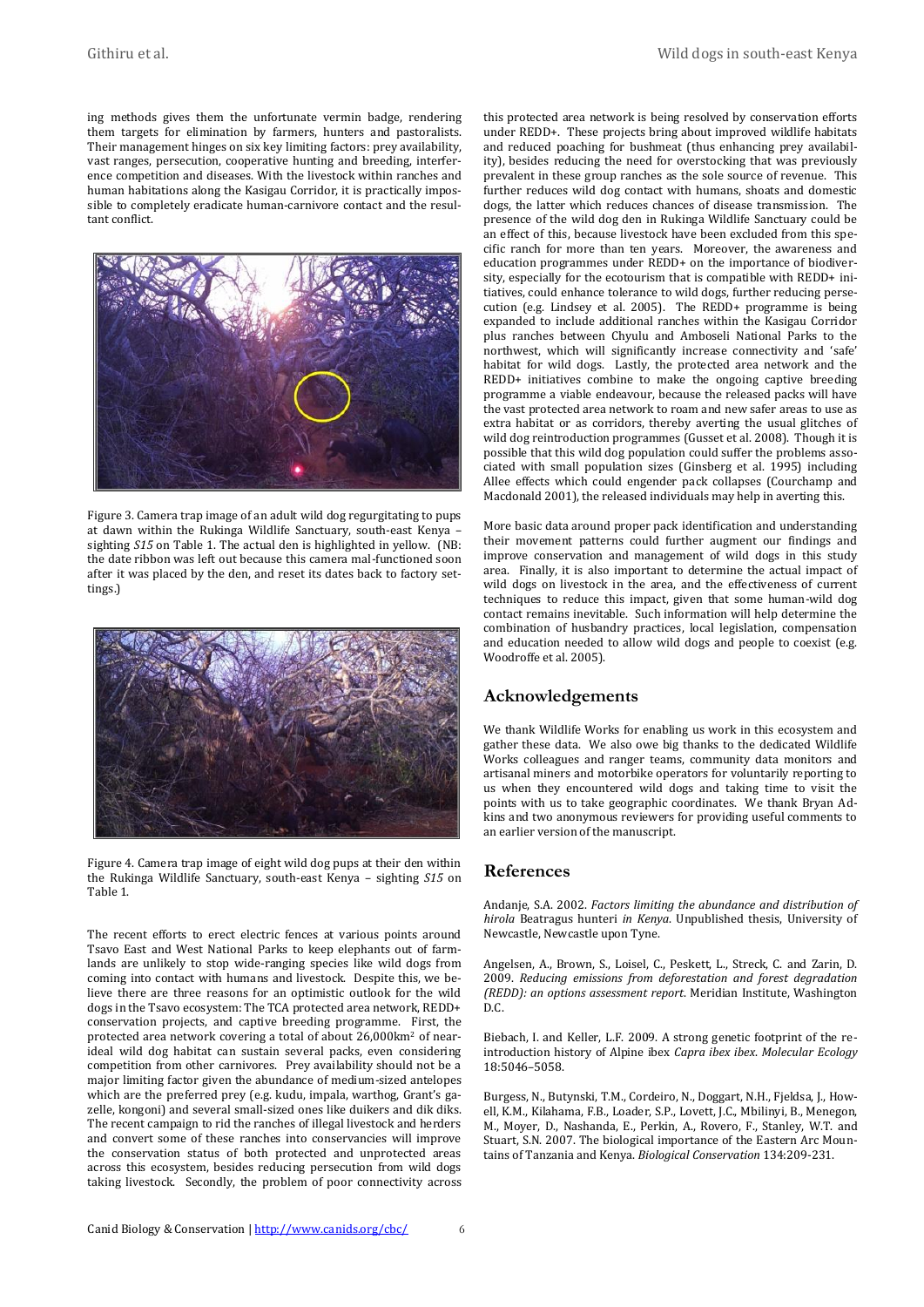Carbone, C., Du Toit, J.T. and Gordon, I.J. 1997. Feeding success in African wild dogs: Does kleptoparasitism by spotted hyenas influence hunting-group size? *Journal of Animal Ecology* 66:318–326.

Courchamp, F. and Macdonald, D.W. 2001. Crucial importance of pack size in the African wild dog *Lycaon pictus*. *Animal Conservation* 4:169- 174.

Creel, S. and Creel, N.M. 1995. Communal hunting and pack size in African wild dogs, *Lycaon pictus. Animal Behaviour* 50:1325-1339.

Creel, S. and Creel, N.M. 1996. Limitation of African wild dogs by competition with larger carnivores. *Conservation Biology* 10: 526–538.

Creel, S. and Creel, N.M. 2002. *The African wild dog: behavior, ecology, and conservation*. Princeton University Press, Princeton, New Jersey.

Davies-Mostert, H.T., Kamler, J.F., Mills, M.G.L., Jackson, C.R., Rasmussen, G.S.A., Groom, R.J. and Macdonald, D.W. 2012. Long-distance transboundary dispersal of African wild dogs among protected areas in southern Africa. *African Journal of Ecology* 50:500–506.

Ebeling, J. and Yasué M. 2008. Generating carbon finance through avoided deforestation and its potential to create climatic, conservation and human development benefits. *Philosophical Transactions of the Royal Society B: Biological Sciences* 363: 1917–1924.

Fanshawe, J.H., Ginsberg, J.R., Sillero-Zubiri, C. and Woodroffe, R. 1997. The status and distribution of remaining wild dog populations. Pp. 11- 57 in R. Woodroffe, J.R. Ginsberg and D.W. Macdonald (eds.), *The African wild dog: status survey and conservation action plan*. IUCN/SSC Canid Specialist Group, Gland and Cambridge.

Fuller, T.K., Kat, P.W., Bulger, J.B., Maddock, A.H., Ginsberg, J.R., Burrows, R., McNutt, J.W. and Mills, M.G.L. 1992. Population dynamics of African wild dogs. Pp. 1125-1139 in D.R. McCullough and R.H. Barrett (eds.), *Wildlife 2001: populations*. Elsevier Applied Science, London.

Ginsberg, J.R. and Woodroffe, R. 1997. The role of captive breeding and reintroduction in wild dog conservation. Pp. 100-111 in R. Woodroffe, J.R. Ginsberg and D.W. Macdonald (eds.), *The African wild dog: status survey and conservation action plan*. IUCN/SSC Canid Specialist Group, Gland and Cambridge.

Ginsberg, J.R., Mace, G.M. and Albon, S.D. 1995. Local extinction in a small and declining population: wild dogs in the Serengeti. *Proceedings of the Royal Society B: Biological Sciences* 262:221–228.

Githiru, M., Njeri, T., Muthoni, F.K., Yego, R., Muchane, M., Njoroge, P. and Giani, A. 2008. African wild dogs *Lycaon pictus* from NE Kenya: Recent records and conservation issues. *Canid News* 11.2 [online]. http://www.canids.org/canidnews/11/African\_wild\_dogs\_from [-eastern\\_Kenya.pdf.](http://www.canids.org/canidnews/11/African_wild_dogs_from_south-eastern_Kenya.pdf)

Gusset, M., Ryan, S.J., Hofmeyr, M., van Dyk, G., Davies-Mostert, H.T., Graf, J.A., Owen, C., Szykman, M., Macdonald, D.W., Monfort, S.L., Wildt, D.E., Maddock, A.H., Mills, M.G.L., Slotow, R. and Somers, M.J. 2008. Efforts going to the dogs? Evaluating attempts to re-introduce endangered wild dogs in South Africa. *Journal of Applied Ecology* 45:100- 108.

Hayward, M.W. and Slotow, R. 2009. Temporal partitioning of activity in large African carnivores: Tests of multiple hypotheses. *South African Journal of Wildlife Research* 39:109-125.

IUCN. 1998. *Guidelines for Re‐introductions*. Prepared by the IUCN/SSC Re‐introduction Specialist Group. IUCN, Gland and Cambridge.

Kingdon, J. 1997. *The Kingdon field guide to African mammals*. Academic Press, San Diego.

Kock, R., Wambua, J., Mwanzia, J., Fitzjohn, T., Manyibe, T., Kambe, S. and Lergoi, D. 1999. *African hunting dog translocation from Mount*  *Kenya (Timau) to Tsavo West National Park Kenya 1996-1998*. Nairobi, **WWF** 

KWS 2008. *Tsavo Conservation Area Management Plan 2008-2018*. Nairobi, Kenya Wildlife Service.

Lindsey, P.A., Alexander, R.R., du Toit, J.T. and Mills, M.G.L. 2005. The potential contribution of ecotourism to African wild dog *Lycaon pictus* conservation in South Africa. *Biological Conservation* 123:339-348.

McCreery, E.K. and Robbins, R.L. 2004. Sightings of African wild dogs *Lycaon pictus* in southeastern Kenya. *Canid News* 7:4[online]. http://www.canids.org/canidnews/7/Wild\_dogs\_in\_SE\_Kenya.pd

Mills, M.G.L. and Gorman, M.L. 1997. Factors affecting the density and distribution of wild dogs in the Kruger National Park. *Conservation Biology* 11:1397–1406.

Osborne, P.E. 2005. Key issues in assessing the feasibility of reintroducing the great bustard *Otis tarda* to Britain. *Oryx* 39:22‐29.

Palomares, E. and Caro, T.M. 1999. Interspecific killing among mammalian carnivores. *American Naturalist* 153:492–508.

Rasmussen, G.S.A. 1997. *Conservation status of the painted hunting dog*  Lycaon pictus *in Zimbabwe*. Ministry of Environment and Tourism. Harare, Department of National Parks and Wildlife Management.

Saleni, P., Gusset, M., Graf, J.A., Szykman, M., Walters, M. and Somers, M.J. 2007. Refuges in time: temporal avoidance of interference competition in endangered wild dogs *Lycaon pictus*. *Canid News* 10.2 [online]. http://www.canids.org/canidnews/10/interference\_competition\_in [wild\\_dogs.pdf.](http://www.canids.org/canidnews/10/interference_competition_in_wild_dogs.pdf)

Spalton, J.A., Brend, S.A. and Lawrence, M.W. 1999. Arabian oryx reintroduction in Oman: successes and setbacks. *Oryx* 33:168–175.

Sutherland, W.J. 1998. Managing habitats and species. Pp. 202‐219 in W.J. Sutherland (ed.), *Conservation science and action*. Blackwell Science and Action, Oxford.

Webster, H., McNutt, J.W. and McComb, K. 2011. African wild dogs as a fugitive species: playback experiments investigate how wild dogs respond to their major competitors. *Ethology* 118:147-156.

Wilder, C.M., Brooks, T.M. and Lens, L. 2000. Vegetation structure and composition of the Taita Hills forests. *Journal of the East African Natural History Society* 87:181-187.

Woodroffe, R., Ginsberg, J.R. and Macdonald, D.W. (eds.). 1997. *The African wild dog: status survey and conservation action plan*. IUCN/SSC, Gland and Cambridge.

Woodroffe, R., Lindsey, P., Romañach, S., Stein, A. and ole Ranah, S.M.K. 2005. Livestock predation by endangered African wild dogs *Lycaon pictus* in northern Kenya. *Biological Conservation* 124:225–234.

Woodroffe, R. and Sillero-Zubiri, C. 2012. *Lycaon pictus*. In: *IUCN 2013. IUCN Red List of Threatened Species*. Version 2013.1. [www.iucnredlist.org,](http://www.iucnredlist.org/) [Accessed 07 October 2013].

WRI 2007. *Nature's Benefits in Kenya: An Atlas of Ecosystems and Human Well-Being*. Washington DC and Nairobi, World Resources Institute, Department of Resource Surveys and Remote Sensing, Ministry of Environment and Natural Resources Kenya, Central Bureau of Statistics, Ministry of Planning and National Development Kenya, International Livestock Research Institute.